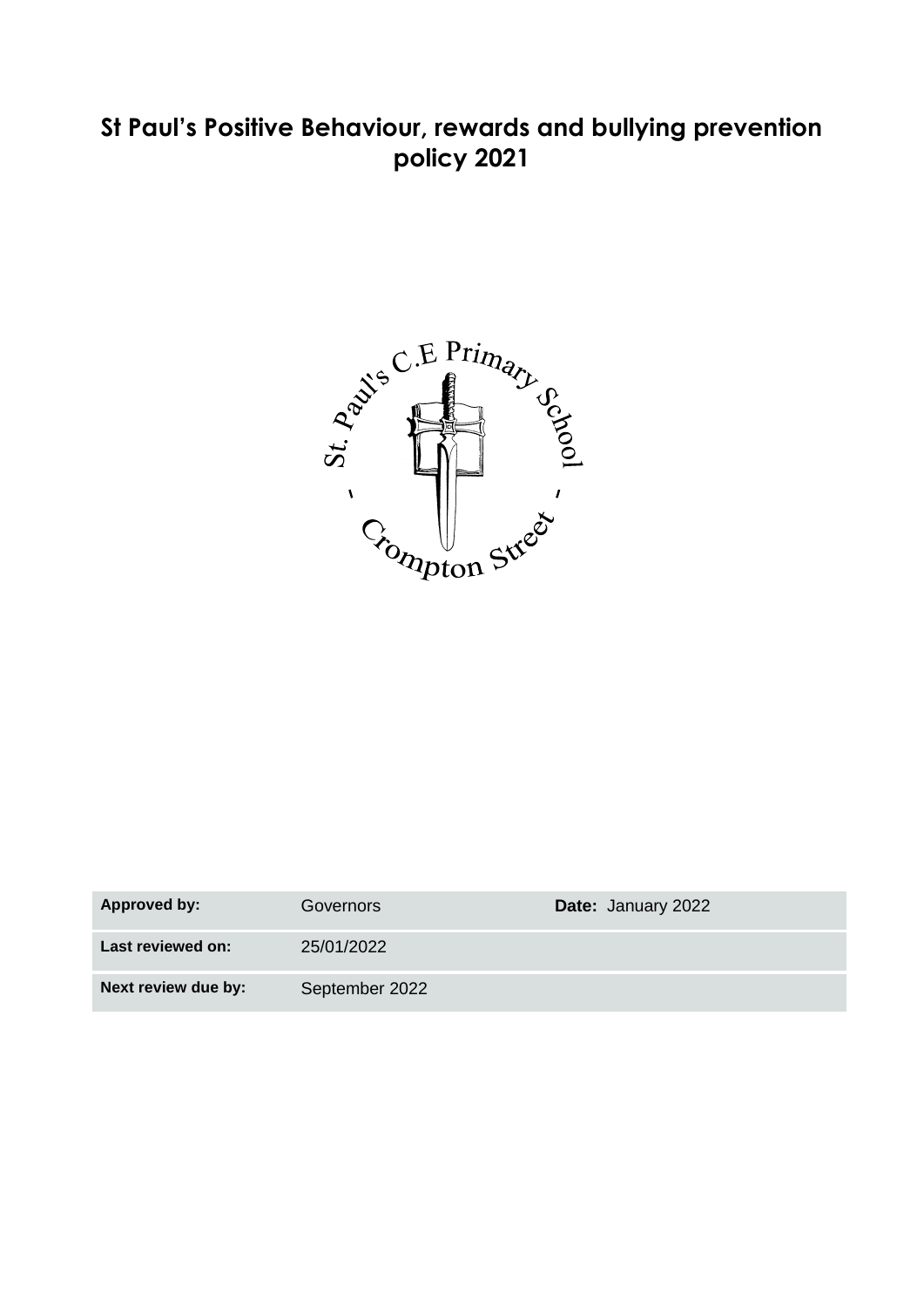## **AIMS AND EXPECTATIONS:**

At St Paul's CE Primary school we strive to provide a caring ethos where everyone in the school community feels safe, confident, valued and respected. We have a core set of values by which all children are encouraged to work within. These are:

- **Friendship**
- Forgiveness
- Peace
- **Creation**
- **Thankfulness**
- **Compassion**

By promoting an environment where everyone can live and work together in a supportive way this enables all to reach their full potential, emotionally, socially and intellectually, promoting equality and celebrating difference.

Our core values, are integrated into our curriculum and explore further in themed assemblies and collective worship. In addition to this, our PSHE curriculum and internet safety day are used to reinforce our core values. This ensures bullying awareness is regularly raised.

The primary aim of our behaviour policy is to promote good behaviour. We have an agreed set of golden rules and rewards for positive behaviour. Staff, however, do not ignore unacceptable behaviour, but encourage high expectations, promote good role models and reward pupils according to the school systems to ensure consistency, enabling us to promote positive behaviour in order to consistently make the expectations of acceptable behaviour clear to ensure safety, fairness and equality. The use of Team Teach is as a last resort. The overarching assessment is Praise in Public, Reprimand in Private.

This policy is designed to promote good behaviour rather than merely deter anti-social behaviour. It links to C.P., safeguarding, E-safety, Equality Act and PSHE.

#### **Rewards**

To reinforce good work/learning, behaviour and attitude we use:-

- □ Verbal praise and encouragement
- □ Raffle tickets in classrooms
- $\Box$  Sticker rewards for lunchtimes
- Dojo points in classrooms
- □ Stickers in EYFS
- $\Box$  Weekly star of the week certificates given out during school assembly
- $\Box$  Weekly star reader of the week certificates given out during school assembly
- $\Box$  Home reading rewards prizes
- Pen licenses
- Headteacher awards
- □ Endeavour awards
- $\Box$  Pupil's work displayed throughout the school
- $\Box$  Children sent to head teacher or subject/Key stage leader to show their work.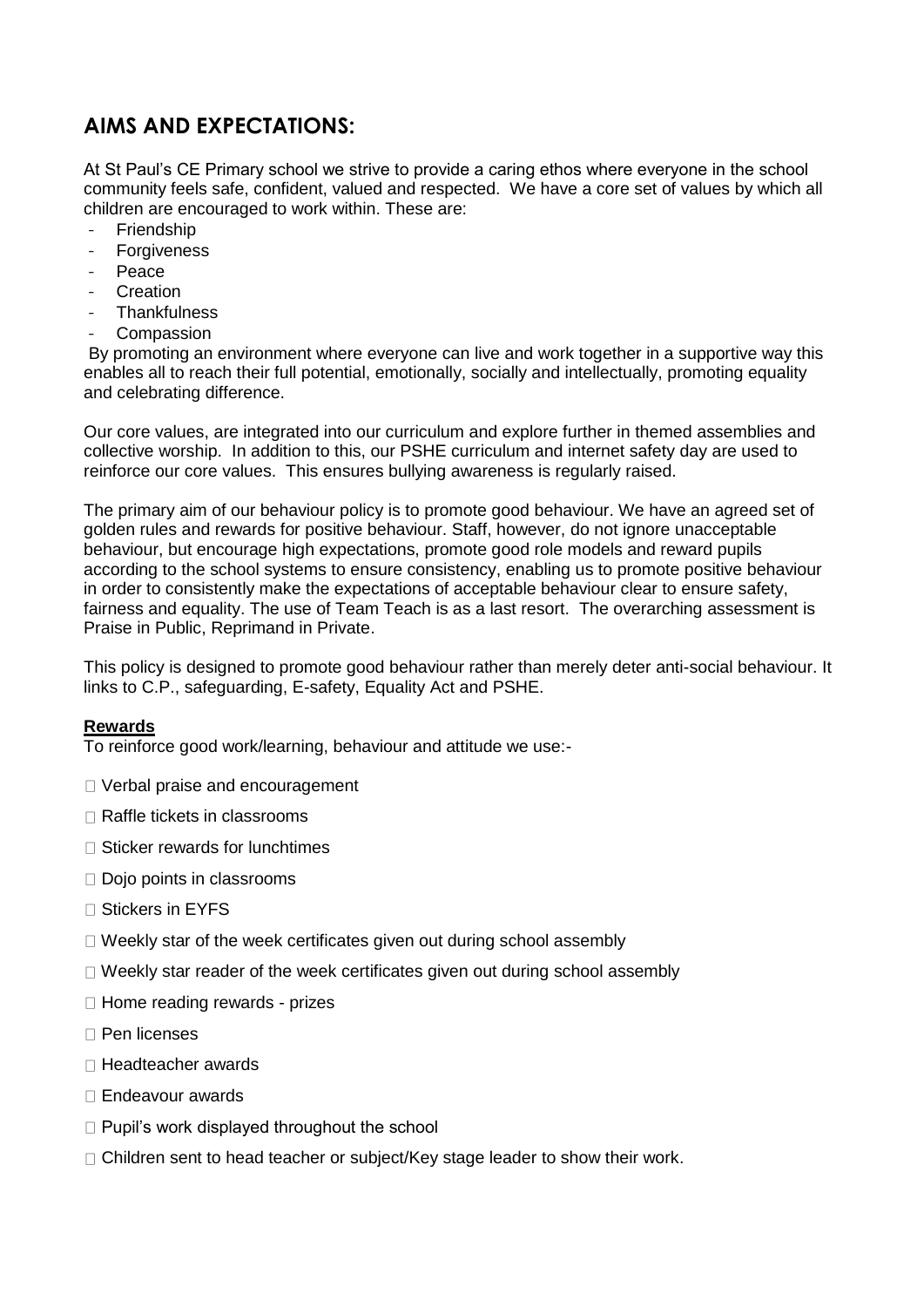- $\Box$  Praise postcards sent home to parents
- $\Box$  Star of the Week certificates shared in Celebration Assembly

#### **Bullying intervention**

Bullying is the harming of another person lots of times deliberately and on purpose when someone can't defend themselves. This can include hitting someone, name calling, being deliberately unkind to hurt someone, as well as cyberbullying.

Bullying is reported by adults on an incident report form on CPOMS where the headteacher is able to monitor it. Where bullying is evident stage 4 of the sanctions will be followed as seen in Appendix 2. Parents can report bullying to the class teacher or Headteacher and this will then be recorded on an incident form. Incidents of bullying are then logged in a "bullying log" and reported to Governors on a termly basis. Staff are informed of incidents of bullying at weekly staff briefing sessions. This information will then be used to inform staff training to deal with incidents as well as provide updates to practice in school. PSHCE work during curriculum time and assemblies support embedding bullying prevention into the curriculum, as well as incidental lessons where an issue may arise that needs dealing with. Specific forms of bullying such as race, SEN, sexual orientation, cyberbullying and home circumstances are dealt with sensitively through this programme with specific lessons and whole school assemblies planned for these areas.

#### **What happens if bullying is suspected?**

Pupils should report any incident which makes them feel uncomfortable to a member of staff. This will then be recorded either in a lunchtime playtime book or logged on the CPOMs system by an adult within school. Incident forms/CPOMs logs are then seen by KS leader, Deputy Head and Headteacher for monitoring. All records are recorded against a child's name and patterns of behaviour or incidences against a child are monitored by SLT/HT. Where bullying is suspected an investigation will be undertaken.

Pupils can report bullying by ensuring they speak to an adult. Parents should also report any behaviours they feel may be having a detrimental effect on their child to either the child's Class Teacher or Headteacher.

Where bullying or inappropriate behaviour towards another child is highlighted or suspected teaching staff, support staff and Mid Day Supervisors will be made aware during weekly briefing sessions and direct converations with teachers.

Where issues do arise adhoc PSHE sessions related to the incidences will be undertaken to raise awareness of the issues and resolutions.

If pupils are worried about another child or suspect bullying of another child they should report it to an adult in school, whether or not, the child concerned has reported it or not.

Where deemed appropriate, especially when bullying has taken place, parents will be contacted to inform them of the processes in place to support their child. The parents of the child bullying will be contacted to make them aware of the circumstances behind the bullying. Both children will be offered support and time with a named member of staff to help them deal with the emotional response to being bullied or being deemed a bully. Following the incident, work through PHSCE and assemblies with the whole class and school will be undertaken by the class teacher and Headteacher.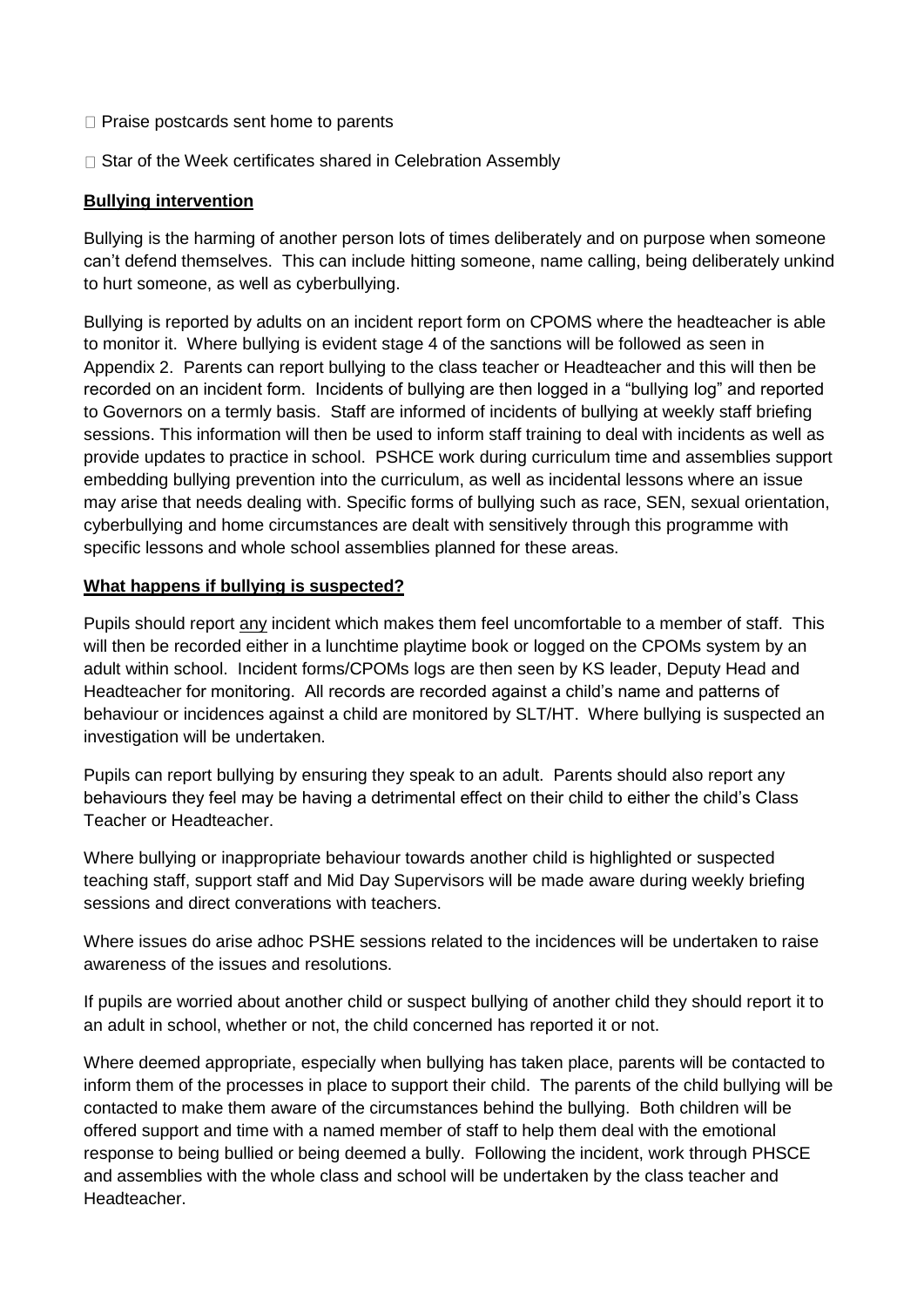#### **Trips**

Attendance on school trips is a privilege and not an automatic right. If a pupil's behaviour before a trip consistently demonstrates that their behaviour on the trip would risk the safety and well-being of themselves or other children, they will not be accepted on the trip.

The school reserves the right at any time to withdraw any pupil from a trip if they are involved in any behaviour which may ultimately be a health and safety risk for themselves or others on the trip. This includes residential visits where should pupils not be allowed to attend due to behaviour, refunds of contributions will not be made.

#### **In-school rewards and treats**

In-school rewards and treats, such as Christmas parties may also be removed if a child's behaviour is deemed inappropriate.

#### **Representing the school**

Where a child's behaviour is not in line with school expectations and children have reached stage 4 of the plan children will not be allowed to represent the school in either in-school or out of school events.

#### **MONITORING AND REVIEW**

- Staff, governor, parent and pupil voice through consultation.
- CPOMS data to inform of patterns and causes of bullying incidents to allow for prevention.
- A reduction in incidences of bullying/inappropriate behaviour will reflect a positive response. Where incidences begin to increase the strategies in place will be considered for re-design.

This policy will be reviewed annually through consultation with parents, pupils and Governors.

All staff have responsibility for bullying prevention.

The named Governor is Kath Jackson.

#### **Review:**

The policy will be reviewed in line with the school's review cycle. However, the governors may review the policy earlier if the governing body receives recommendations on how the policy might be improved.

**Appendix 1**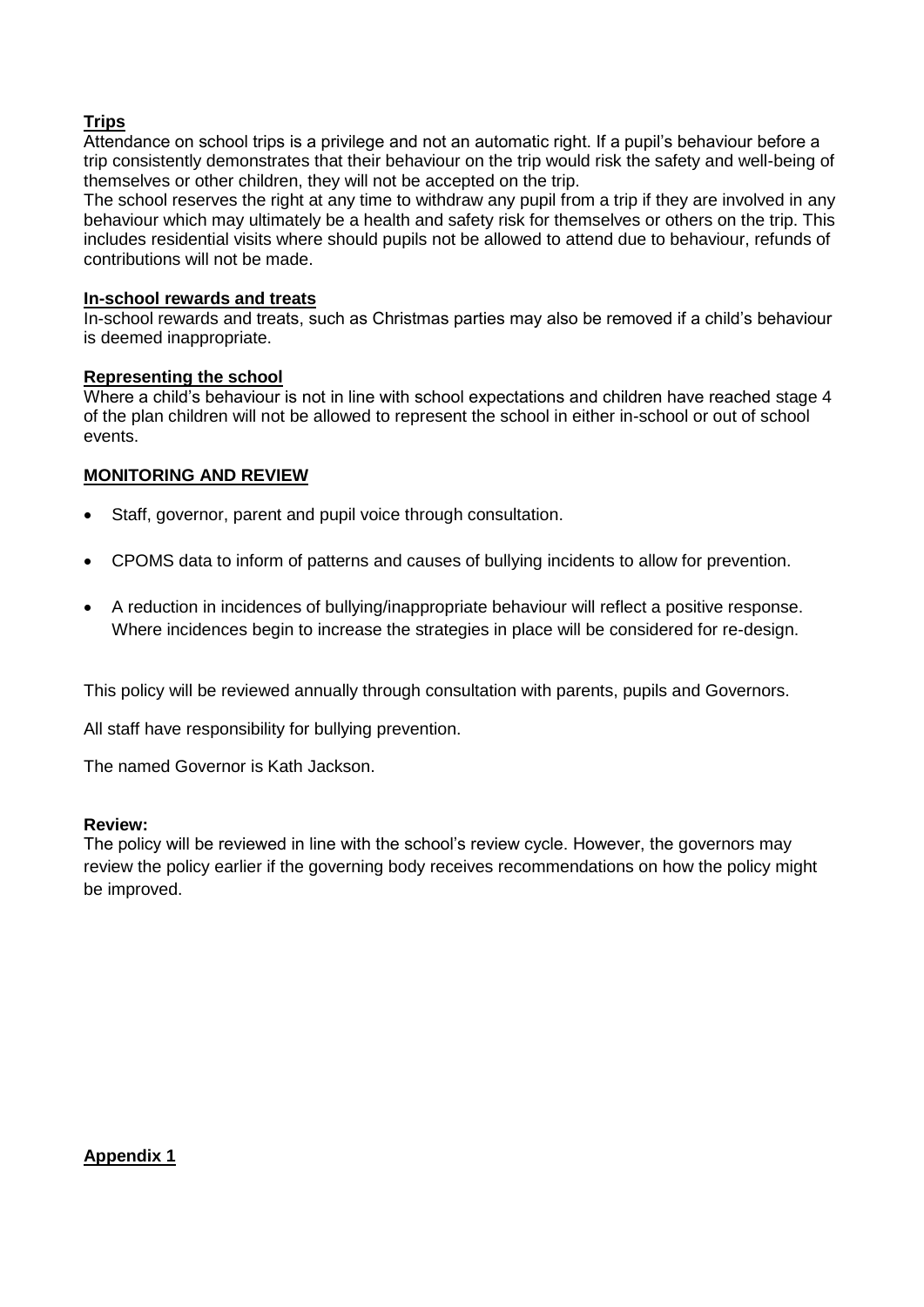## **All Staff will:**

- $\Box$  Give opportunities to develop interpersonal and social skills
- $\Box$  Offer a curriculum that enables pupils to engage
- $\Box$  Give the opportunity to work in groups
- $\Box$  Make sure that pupils listen, are listened to and value others
- $\Box$  Help pupils to gain the ability to make choices about their behaviour
- $\Box$  Help pupils to be confident about their learning and enjoy it
- $\Box$  Help pupils understand their rights and responsibilities as citizens in our society
- $\Box$  Be a positive role model
- □ Reward/praise positive behaviour
- □ Complete behaviour logs (CPOMs) when necessary

 $\Box$  Ensure the pupils in their class know the golden rules, playground rules and system of rewards and sanctions

 $\Box$  Inform parents about their child's welfare or behaviour and, where necessary, work with parents to support improvement.

 $\Box$  Be aware of and understand their rights and responsibilities (see Appendix II)

## **Pupils will:**

- □ Respect and care for others
- $\Box$  Listen to others
- □ Learn/work co-operatively
- □ Follow the school rules
- □ Resolve disputes positively
- $\Box$  Value and take responsibility and care for the environment
- $\Box$  Be aware of and understand their rights and responsibilities (see Appendix II)
- $\Box$  Be aware of their own emotions and actions and take responsibility for these

## **Parents, Carers and Families will:**

- $\Box$  Support the school in following the behaviour policy
- $\Box$  Promote positive behaviour at home in order to have continuity between home/school

 $\Box$  Initially contact the class teacher if they wish to discuss their child's behaviour or any elements of the policy.

 $\Box$  Be aware of and understand their rights and responsibilities (see Appendix II)

## **The Governing Body will:**

- $\Box$  Support the school in the implementation of the policy
- $\Box$  Review the effectiveness of the policy

## **Monitoring and Evaluating**

 $\Box$  The effectiveness of this policy will be regularly monitored by the SLT.

 $\Box$  The school keeps a variety of records of behaviour incidents – CPOMs, reflection book, class and headteachers records.

## **Rights and Responsibilities linked to RRSA**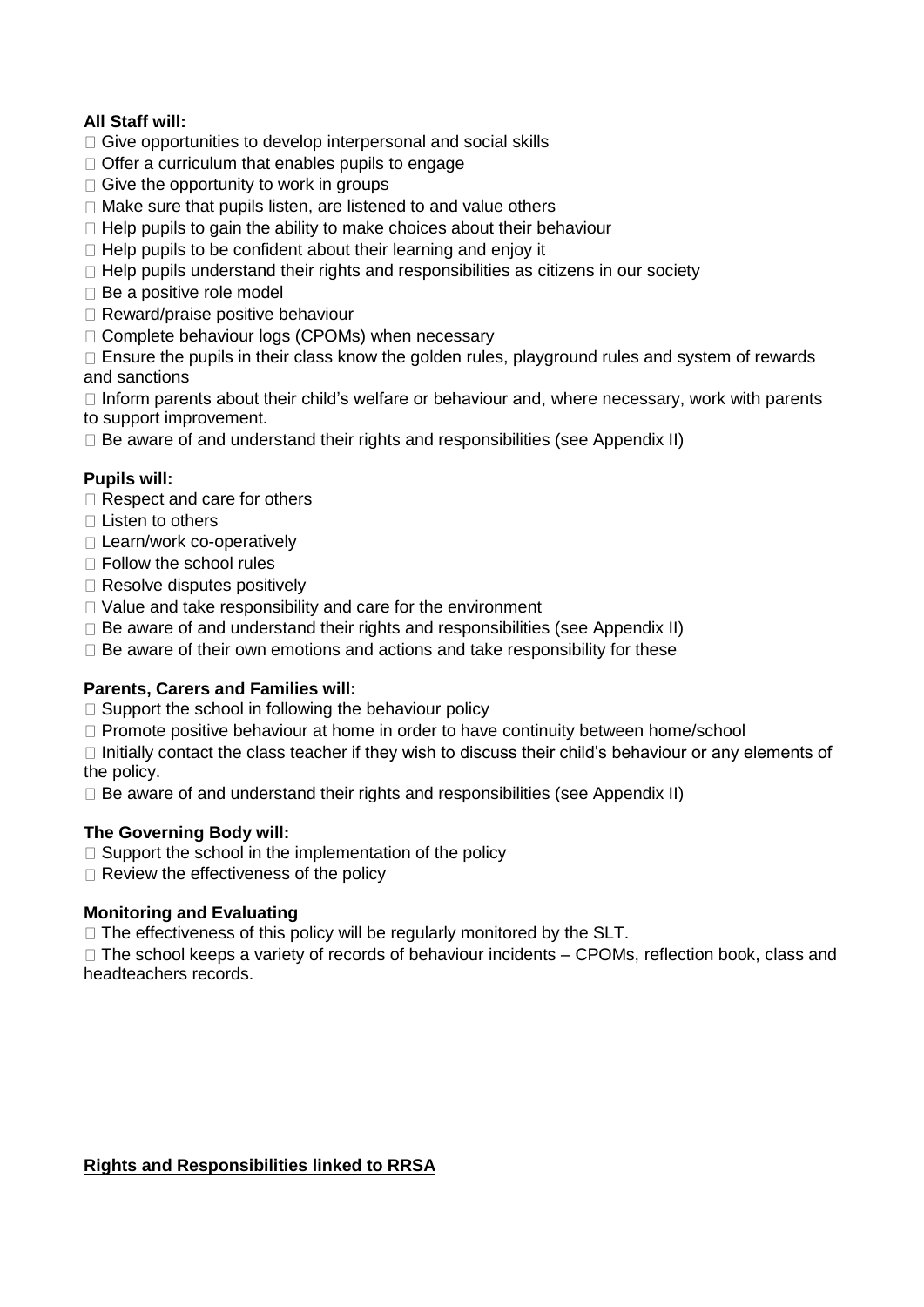## **CHILDREN ……**

- Have the right to live in peace and safety
- Have the right to fair treatment
- Are individuals and have the right to take pride in that individuality
- Have the right to be free from unusual or degrading treatment
- Have the right to be free from bullying
- Have the right to tell an adult if someone makes them unhappy
- Have the right to say 'NO!' firmly to inappropriate demands
- Have the right to protect themselves by walking or turning away from a threatening person or incident in order to seek help
- Have the right to be taught in a non-threatening, stimulating environment, where each individual can prosper and grow in knowledge and understanding

## **ADULTS ……**

- Have the right to expect that children will keep to the above values
- Have the right to expect that children will not 'steal time' from each other, or the class teacher, during lesson times
- Have the right to expect a high level of respect from children, both to each other and to teachers and other adults in school
- Have the right to expect that children will respond positively to a creative and stimulating classroom environment
- Have a right to expect children to treat the school, its resources and its surroundings in a respectful way, therefore, preserving that environment for future pupils.

#### **With each of these rights comes a responsibility on all children and staff**

#### **CHILDREN'S RESPONSIBILITIES ARE:**

- To work to the best of their abilities, and allow others to do the same
- To treat everyone with respect e.g. be polite and well mannered
- To follow/obey the instructions (school rules) of all the school staff
- To take care of property and the environment in and out of school
- To co-operate with other children and adults
- To respect the feelings and views of others
- To develop self-control

#### **STAFF RESPONSIBILITIES ARE:**

- To make clear our expectations of good behaviour and the consequences of inappropriate behaviour
- To praise good attitude, effort and behaviour
- To treat all children fairly and with respect
- To raise children's self-esteem and develop their full potential
- To provide a challenging, interesting and relevant curriculum
- To create a safe, pleasant (calm, caring) and stimulating environment, physically and emotionally
- To use rewards and sanctions clearly and consistently
- To be a good role model
- To form good relationships with parents so that all children can see that the key adults in their lives share a common aim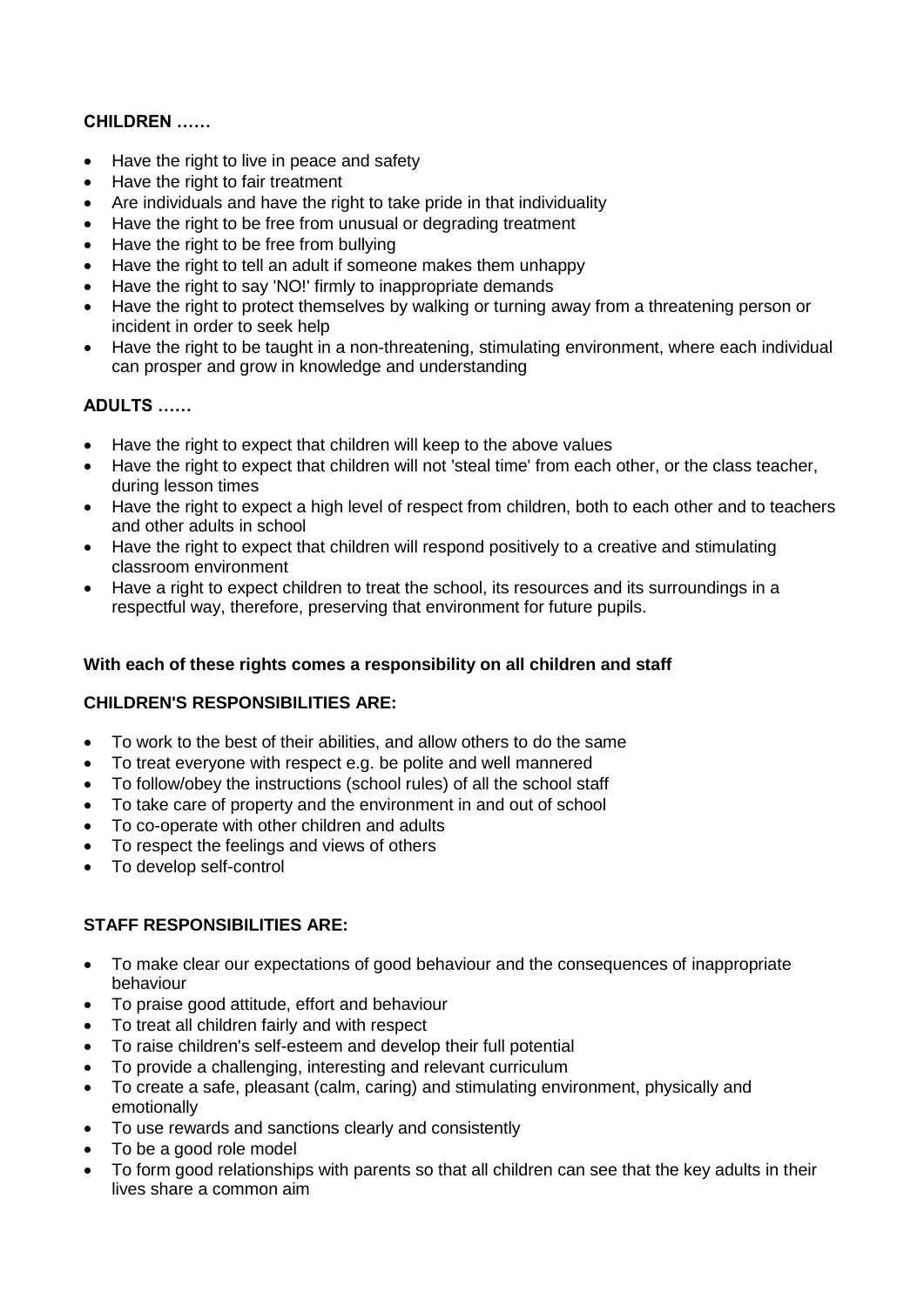- To recognise that each child is an individual
- To be aware of a child's individual needs
- To offer a framework for social education

## **COVID-19**

• Where appropriate, clear messaging to pupils on the importance and reasons for social distancing is reinforced throughout the school day by staff and through posters, electronic boards, and floor markings. For young children this is done through age-appropriate methods such as stories and games.

• Staff model social distancing consistently Between adults; adults and pupils (where possible); and between bubbles.

- The movement of pupils around the school is minimised.
- Unnecessary large gatherings that are not in appropriate, well-ventilated areas are avoided.
- Break times and lunch times are staggered and structured to support maintenance of bubbles and social distancing where appropriate and are closely supervised.
- The school's behaviour policy has been revised to include Supportive inclusive guidance, trauma informed compliance with social distancing communicated to staff, pupils and parents. - and reinforced regularly
- Senior leaders monitor areas where there are breaches of social distancing measures and arrangements are reviewed.
- Messages to parents reinforce the importance of social distancing.

• Arrangements for social distancing of younger primary school children have been agreed and staff are clear on expectations.

• Consistently impose sanctions when rules are broken, in line with the behaviour policy, as well as positively reinforcing well-executed rules through encouragement and rewards.

All pupils and staff understand this is now part of how school operates.

• Additionally, provision for children who have SEND may have been disrupted during partial school closure and there may be an impact on their behaviour. Schools will work with local services (such as health and the local authority) to ensure the services and support are in place for a smooth return to schools for pupils.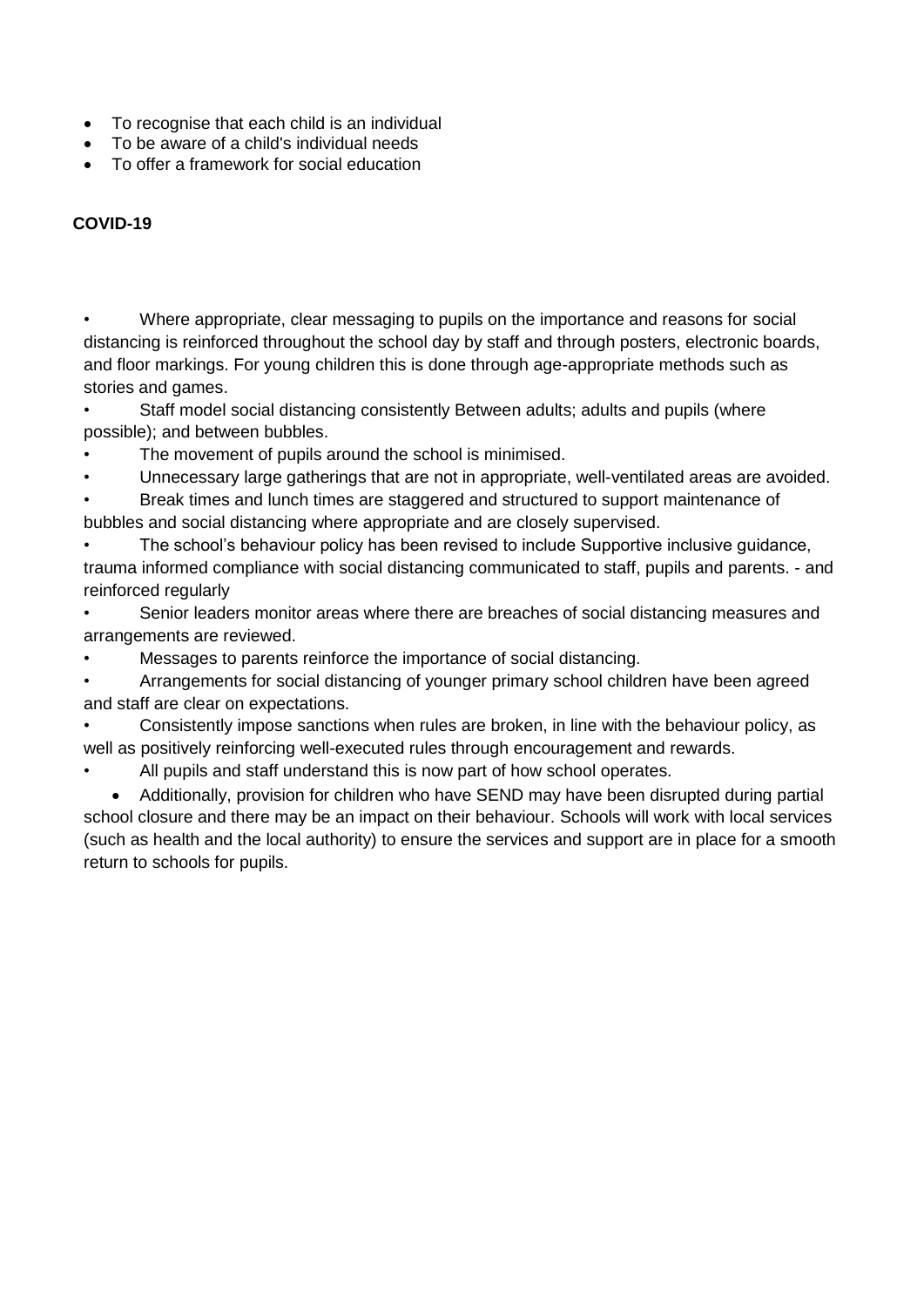## **Everyday….**

#### **Praise in Public, Reprimand in Private**

All children will be greeted at the door (lockers in Y5/6), by name, on coming into class morning, breaks and after lunch. Meet, greet, connect, correct and direct at the door. Power of 3 instructions Meet positively. Are you OK? Thank you! Firm, Fair, Friendly, Fascinating Non-verbal signs for pencil down, look at me, thumbs up, 1 Stop, 2 everything down, 3 look at me with verbal prompts Asking children to give the rule… what is the rule for….? Keep it clear, short and visual, using names Be where your feet are Greet, acknowledge on task and return to check Up and about in the classroom. Position yourself in the classroom and check your shoulder Body language – love what you do and do what you love….and smile Scan, Move, Interact, Learn, Encourage Playground positive behaviour Talk and eat in dining hall 3 positive postcards home a week Attainment, behaviour, commitment Think, pair, share Group, pair, solo, Ask 3 before me 6Bs, Brain, book, board, bits and bobs, buddy, boss TEAM – Together everyone achieves more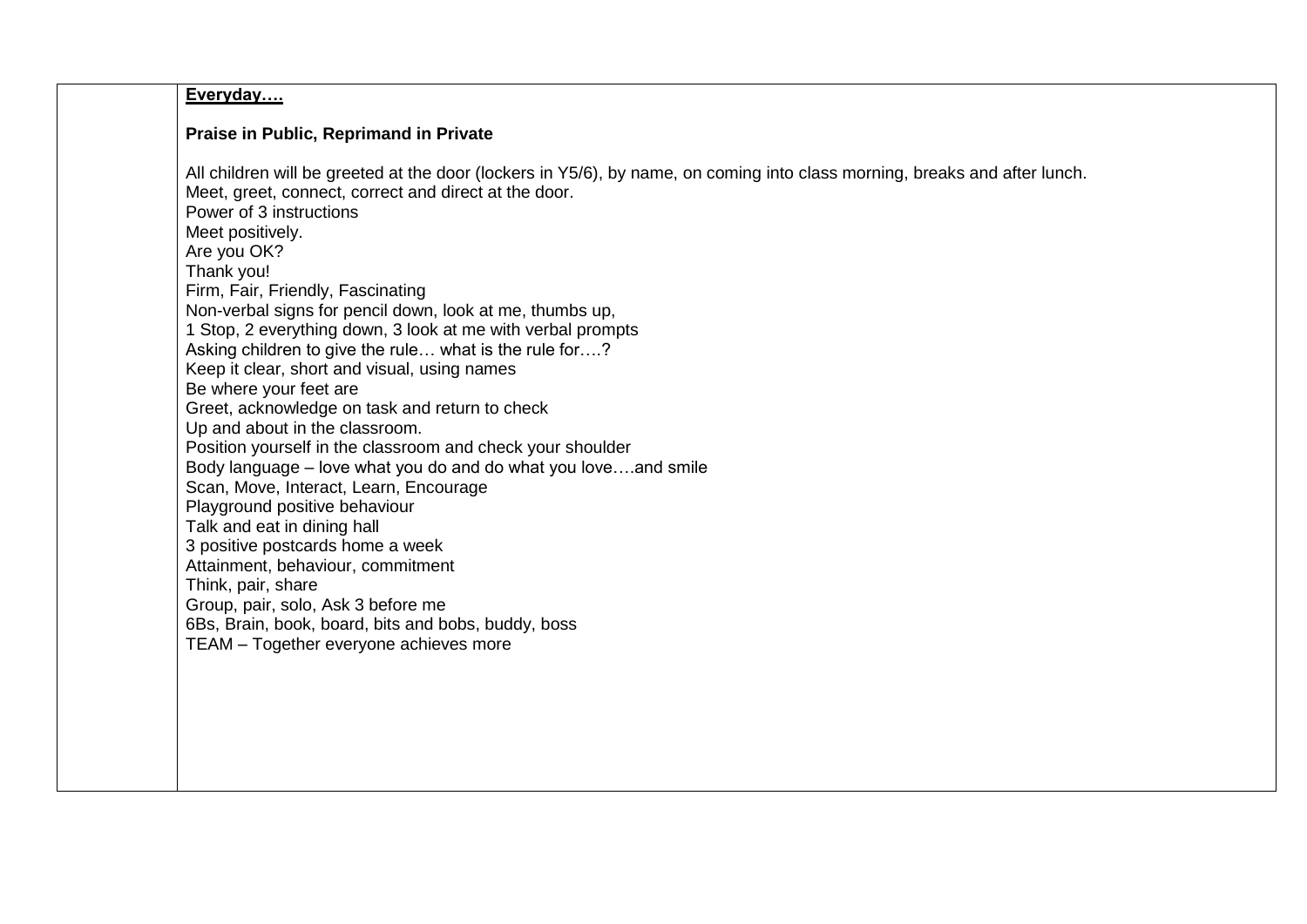| <b>Stage of</b>      | <b>Examples</b>                                                                                                                                                                                                                                                                                   | <b>Possible Sanctions</b>                                                                                                                                                                                                                 | <b>Comments</b>                                                                                                                                                                                                                                                                                                                                                                                                                                                                                                                                                                                                                                                                   |
|----------------------|---------------------------------------------------------------------------------------------------------------------------------------------------------------------------------------------------------------------------------------------------------------------------------------------------|-------------------------------------------------------------------------------------------------------------------------------------------------------------------------------------------------------------------------------------------|-----------------------------------------------------------------------------------------------------------------------------------------------------------------------------------------------------------------------------------------------------------------------------------------------------------------------------------------------------------------------------------------------------------------------------------------------------------------------------------------------------------------------------------------------------------------------------------------------------------------------------------------------------------------------------------|
| behaviour<br>Stage 1 | - Interrupting<br>- Shouting out<br>- Distracting others<br>- Ignoring instructions<br>- Silly noises<br>- Pushing in line<br>- Answering back to an adult<br>- Throwing objects                                                                                                                  | Verbal reminder - Are you<br>OK? Instruction, thank<br>you<br>Warning with choice/<br>consequence of yellow<br>card.<br>Yellow card given<br>After 2 occasions in a day<br>move to stage 2<br>Change of seating/ Time<br>out of classroom | <b>Praise in Public, Reprimand in Private</b><br>Yellow card names will not be given out - children will discreetly<br>be told they have a yellow card which will be recorded in the back<br>of the Teacher class feedback book<br>Praise positively with instruction and praise. Often praising good<br>behaviour (e.g. 'Thank you to all of you who are walking along the<br>corridor sensibly.') has a positive effect on those not behaving.<br>What a great class this is!<br>Thank you.<br>What should you be doing?<br>Countdown time to give children warning.<br>Give children choice for what they should be doing with clear<br>consequence for what will happen next. |
| <b>Stage 2</b>       | Persistent stage 1 behaviour<br>Behaviours that begin at Stage 2:<br>- Affecting other pupil's learning<br>- Inappropriate remarks ie swearing, name<br>calling<br>- Damaging school's/pupil's property<br>- Leaving class without permission<br>- Lashing out - hitting/kicking during a<br>game | Red card given<br>Time in reflection<br>classroom at lunchtime<br><b>Reflection sheet</b><br>completed linking to self-<br>regulation and Christian<br>Values                                                                             | Red cards will not be given out - but children will discreetly be<br>told that they have a red card and this will be recorded in the<br>reflection book and Teacher marking and feedback book.<br>Incidents to be recorded in Reflection book when brought round<br>classes.<br>Children with more than 3 occasions in reflection book will miss<br>class treat at the end of the half term.<br>Parents informed by a letter home if children are in the reflection<br>book 3 or more times during a half term                                                                                                                                                                    |
| Stage 3              | Persistent stage 2 behaviour<br>Behaviours that instantly begin at Stage 3:<br>- Throwing objects with intent to harm                                                                                                                                                                             | Sent to the Headteacher<br>Telephone call to<br>inform parents                                                                                                                                                                            | -Situation to be monitored by teachers and Headteacher                                                                                                                                                                                                                                                                                                                                                                                                                                                                                                                                                                                                                            |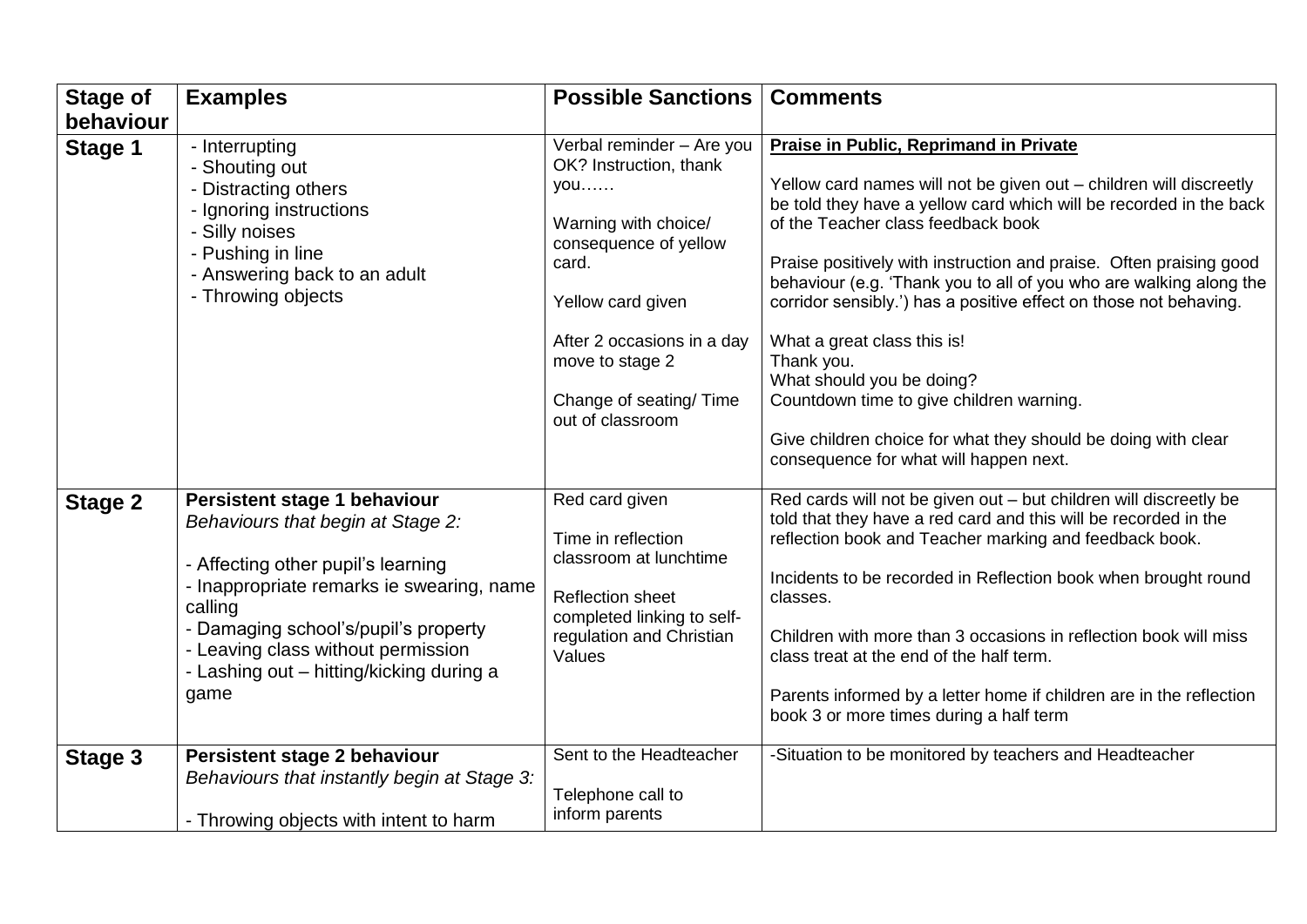|         | - Repeated refusal to follow tasks<br>- Stealing<br>- Offensive remarks to children<br>- Homophobic language use as an<br>attempt to insult or upset others.<br>- Verbal abuse to an adult in school<br>- Racism                                                     | Loss of playtimes<br>/lunchtimes                                                                                                                                                                                         |                                                                                    |
|---------|----------------------------------------------------------------------------------------------------------------------------------------------------------------------------------------------------------------------------------------------------------------------|--------------------------------------------------------------------------------------------------------------------------------------------------------------------------------------------------------------------------|------------------------------------------------------------------------------------|
| Stage 4 | Persistent stage 3 behaviour<br>Behaviours that instantly begin at Stage 4:<br>- Bullying<br>- Fighting with intent to harm<br>- Violence<br>- Very serious challenge to authority<br>- Leaving school without permission                                            | Headteacher informed<br>Meeting with parents<br>Loss of playtimes and ban<br>on representing the<br>school and/or trips outside<br>school.<br>Loss of treats in school.<br>Fixed period internal<br>exclusion in school. | Situation to be monitored by class teacher, Key Stage Leader<br>and Headteacher    |
| Stage 5 | Persistent stage 4 behaviour<br>Behaviours that instantly begin at Stage 5:<br>- Persistent verbal abuse to a member of<br>staff<br>- Physical abuse to any member of<br>staff/adult<br>- Malicious physical assault on another<br>pupil requiring medical attention | Headteacher informed<br>Meeting with parents<br>Exclusion for a fixed term                                                                                                                                               | When this stage is entered a managed move will be considered<br>to another school. |